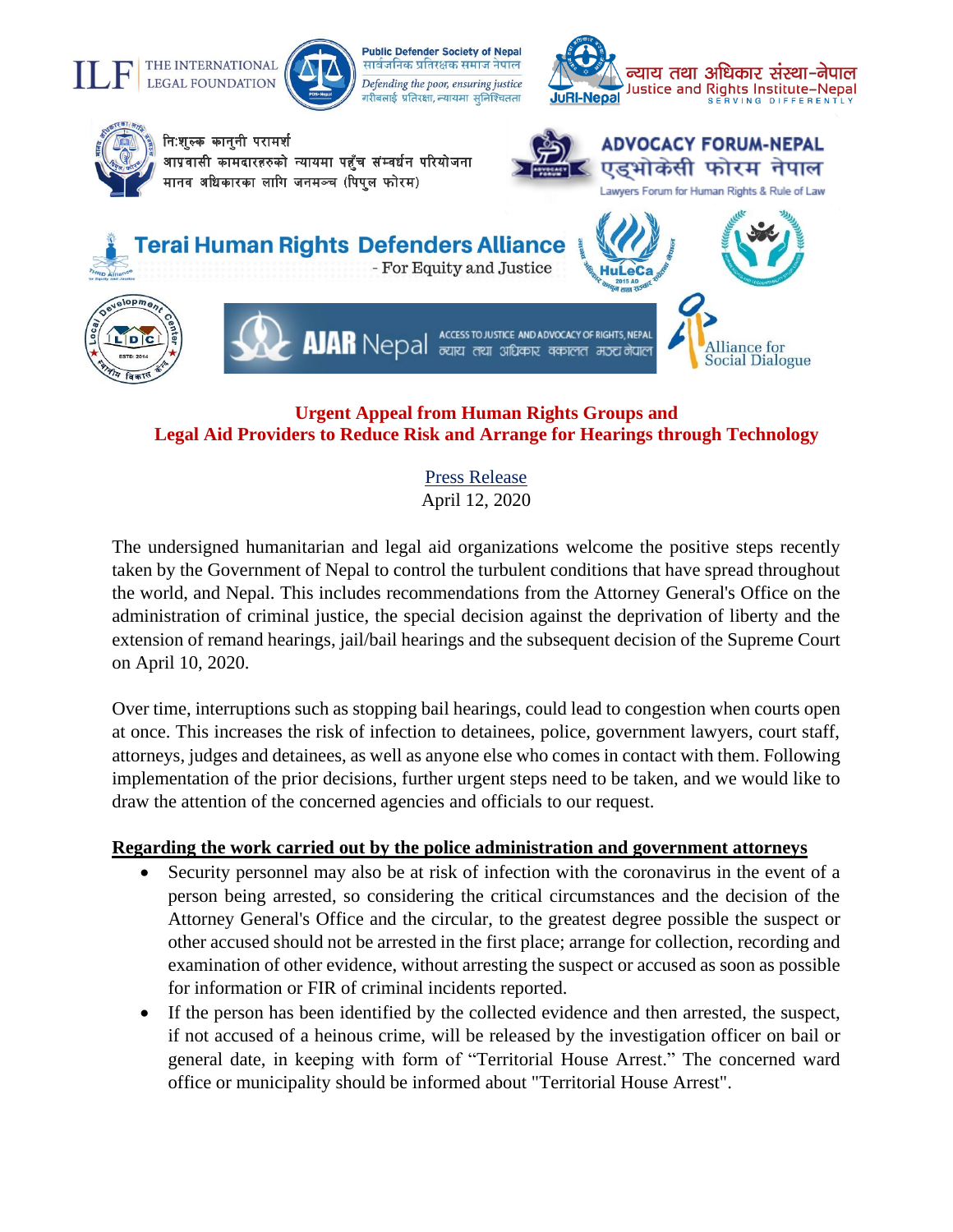- Evidence including testimony of the person wanted for investigation should be collected, preserved and stored electronically, with support of technology and arrangements as needed to submit digitally in court.
- If the arrested person indicates an attorney, to inform them about arrest and charge; if the arrested person does not have counsel, then inform the concerned bar unit or any other legal aid provider there about the arrest and charge.
- Provide the necessary security equipment, including hand sanitizer, to security personnel who are going to make arrests; urgently require the arrested person to wear a mask and other safety items including gloves and maintain the minimum distance prescribed by the World Health Organization, without transmission, and to be kept in a safe place. Establish contact between the detainee and court for a remand hearing through video conference.
- An application for arrest warrant issuance or approval requests for an urgent warrant shall be sent by electronic means to the court.
- Since the statement of the arrested person before the authorized officer in written and signed form will be high-risk for person-to-person transmission of disease (virus), we highly recommend recording the statement using video technology to minimize the risk and making necessary arrangement for safekeeping of those records.
- If the arrested person indicates an attorney, to inform them of the date of the charge sheet filing; if the arrested person does not have counsel, then inform the concerned bar unit or any other legal aid provider there.
- Ensure that the arrested person can communicate confidentially with their legal practitioner through electronic means, arrange for these communications not to be recorded, and to ensure that if such recordings are made, that they are not valid to be used against such detainees or lawyers, and that this violation is recorded as a privacy offense to be prosecuted and punished under cyber laws.

## **With regard to judicial administration**

- As the court staff, service seekers, attorneys and judges are also at additional risk, necessary management support for the purpose of electronic hearings to mitigate that risk should come from the Government of Nepal with implementation from the Supreme Court as follows:
	- Arrangements should be made for digitally presenting the arrest request, approval request for urgent warrant, remand request, indictment (charge sheet filing), etc. through secure electronic means, and for archiving the document (in hard copy) on file.
	- Communicate with detainees through audio-visual communication systems (video conferencing) for arrest approval and remand.
	- Arrangements for recording of the testimony (statement of accused) before case hearing authority/court after the indictment (charge sheet filling), including recording technology (Skype or similar technology) through audiovisual communication system (video conferencing).
	- To allow adequate time for the detainee or attorney assigned by detainee to make a brief pledging note, on the basis of which he/she will be allowed to make oral argument through a telephonic or audio-conferencing system or video conferencing.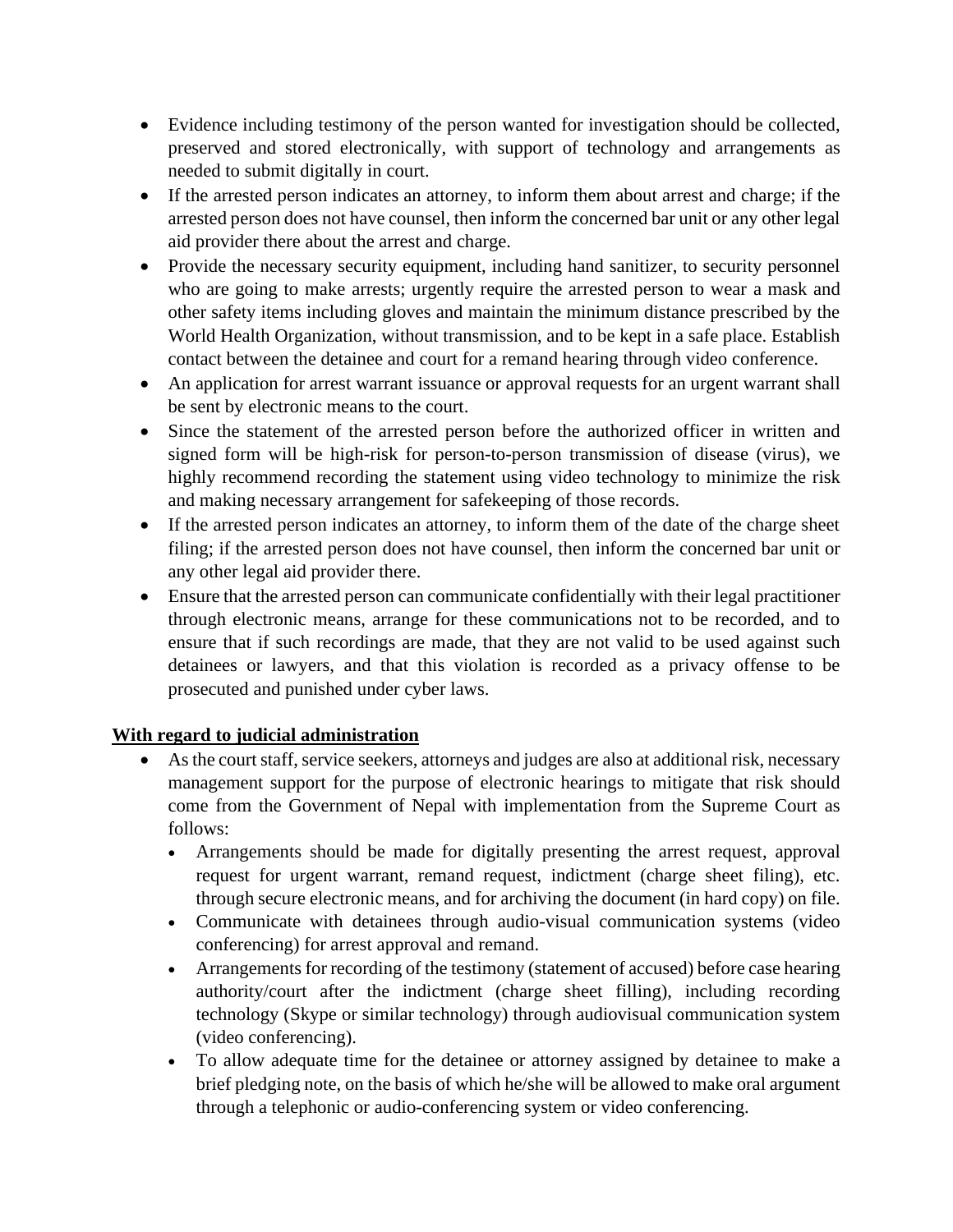- To keep the accused of general criminal charge on general date; accused of grave (serious) or heinous (felony) charge should be tried on "Territorial House Arrest" and proceed the case. The concerned municipality ward office and police should be informed about "Territorial House Arrest" through electronic means.
- Due to the lockdown situation, accused may not able to provide asked bail or file any deposit (property security), bank guarantee or cash immediately after jail bail order. Considering the doctrine of necessity, accused person should provide "Territorial House Arrest" with terms to present in court with bail security once the situation normalizes. The concerned ward office on municipality and police office should be informed about "Territorial House Arrest" through electronic means. The theoretical policy that such kind of order can be made and implemented by all courts is needed to pass through the Supreme Court of Nepal.

### **Related to detention / prison administration**

Since prison facilities hold double the number of juveniles than juvenile correction homes, and since the transmission of COVID-19 within a juvenile correction home, jail, or prison would cause unimaginable human damage and could occur, we urgently request all agents to make risk reduction and infection prevention arrangements as follows:

- Although the decision from the Supreme Court on March 20, 2020 has been made to provide the necessary decision by the relevant juvenile bench on the special request for parental custody, so the juvenile can be handed over to their parents/guardian from the juvenile correction home, neither the juveniles themselves nor anyone else is in a position to file a petition to the court on their behalf for further proceedings in this critical situation. Hence, the Head of the Juvenile Correctional Home must make sure to identify the guardian of the child, and with the help of his legal officer or legal aid provider, will send an application to the juvenile bench through the electronic system and arrange for a representative to be located near the guardian's house.
- **•** The decision and recommendation of the Attorney General's Office dated March 19, 2020, in the matter of giving a general amnesty to those who have served 50 percent of their sentence, has yielded any concrete action taken by the Government of Nepal until today, hence a decision should be taken by government of Nepal immediately in this regard.
- As most of the prisons in Nepal have more captives than they currently have capacity for, and more than 23,000 inmates are currently imprisoned across the Nepal, to ensure the availability of mask, gloves, sanitizer, and precautionary arrangements are in place to reduce the risk of contagion among prisoners, prison management and security personnel and safeguard their health.
- In the meantime, the detainees jailed for trial shall be held in a separate facility at the police detention center, rather than in prison.
- The detainees kept in prison for the failure to pay fines should proceed for general amnesty if they have completed half the term of imprisonment.
- The Government of Nepal should declare and post the notice of the continuance of the provisions related to sentencing of the Criminal Offences (Sentencing and Execution) Act of 2017, and the provisions related to probation and parole should at least be implemented.